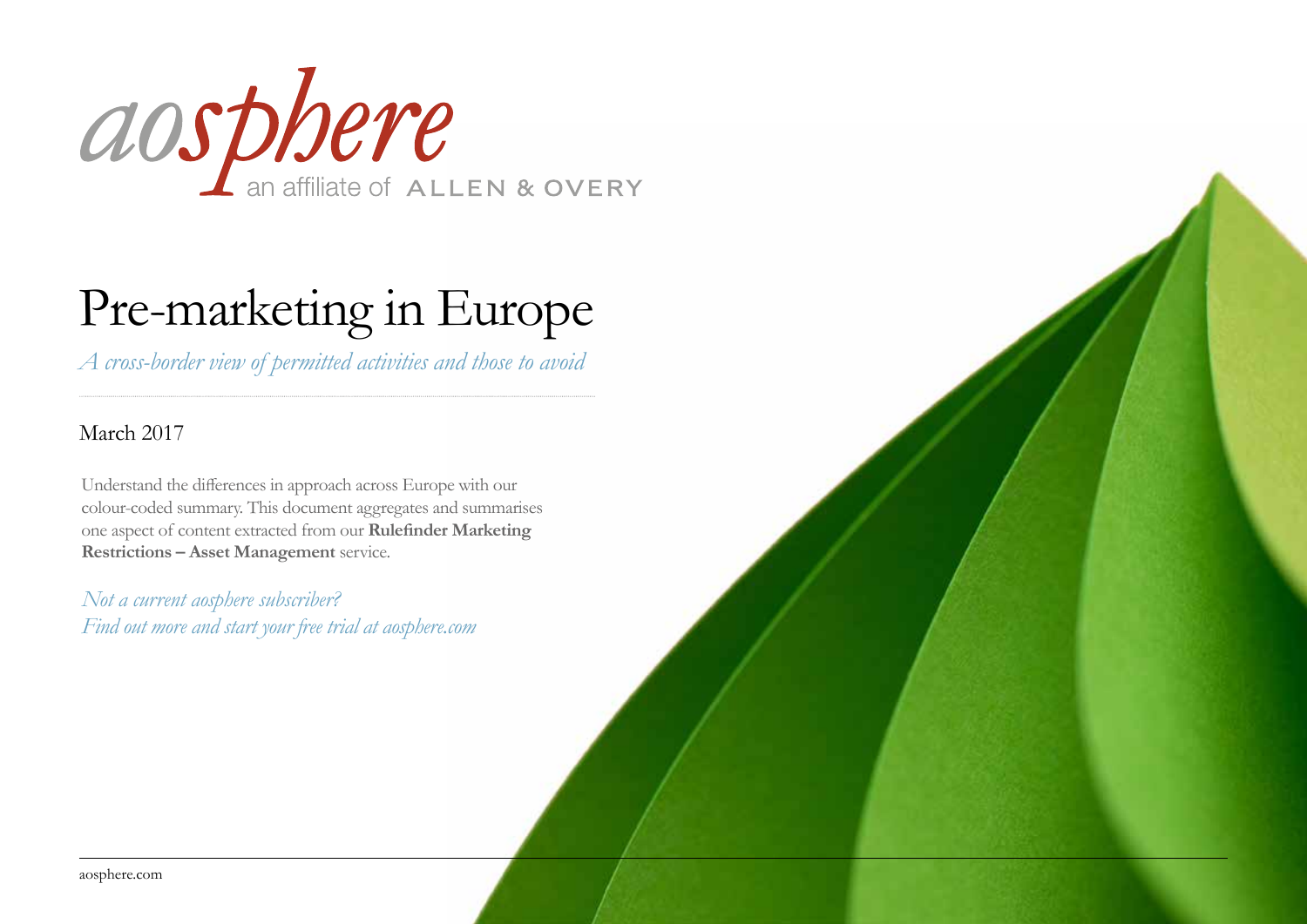

### **PRE-MARKETING IN EUROPE 10 MARCH 2017**

Note: the data in this document is extracted from underlying memoranda provided to aosphere LLP by local counsel in each jurisdiction. While this document was compiled on the date stated above, the **data for each jurisdiction speaks as of the relevant date upon which the relevant memorandum was provided by local counsel to aosphere LLP.** 

#### **BACKGROUND & SCOPE**

#### **Definitions of AIFMD Marketing and Pre-Marketing**

In this document, **AIFMD Marketing** refers to the definition of marketing" under Article 4(1)(x) of the AIFMD as follows:

"*a direct or indirect offering or placement at the initiative of the AIFM or on behalf of the AIFM of units or shares of an AIF it manages to or with investors domiciled or with a registered office in the Union*".

Active marketing/promotional activity which does not amount to AIFMD Marketing is referred to as **Pre-Marketing**.

#### **Differing Interpretations across Europe**

EEA Member States take differing views on exactly what activities fit within the definition of Pre-Marketing and whether indeed Pre-Marketing is permitted at all.

The distinction between AIFMD Marketing and Pre-Marketing is important since:

(i) the various conditions and requirements deriving from Article 31, 32, 36 or 42 of the AIFMD (as applicable); and

(ii) the requirement to make/obtain a notification/approval with the relevant regulator before commencing AIFMD Marketing,

do not need to be fulfilled in respect of Pre-Marketing.

#### **Local Law Compliance**

 $\wedge$ Note that even where marketing activities constitute Pre-Marketing they will still need to be conducted in compliance with other local regulatory requirements in a specific member state of the EEA.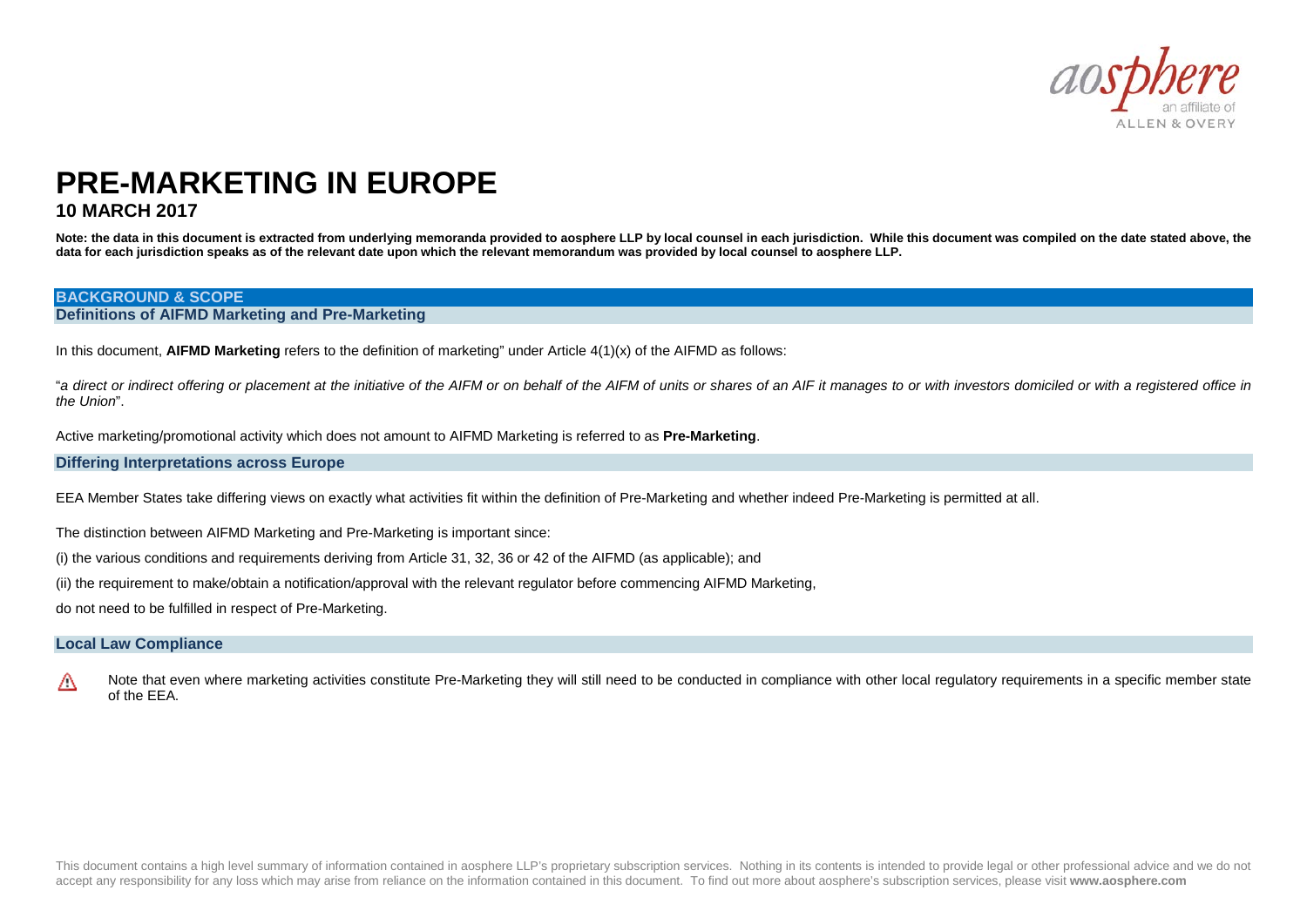

| <b>AUSTRIA</b>                               |                                                                                                                                                                                                                                                                                                                                                                                     |                                                                                                                                                                                                                                                                                                                                                                              |                                                                                                                                       |  |  |  |
|----------------------------------------------|-------------------------------------------------------------------------------------------------------------------------------------------------------------------------------------------------------------------------------------------------------------------------------------------------------------------------------------------------------------------------------------|------------------------------------------------------------------------------------------------------------------------------------------------------------------------------------------------------------------------------------------------------------------------------------------------------------------------------------------------------------------------------|---------------------------------------------------------------------------------------------------------------------------------------|--|--|--|
| Pre-<br><b>Marketing</b><br>Possible?        | <b>Austrian interpretation of "Pre-Marketing"</b>                                                                                                                                                                                                                                                                                                                                   | <b>Permitted Pre-Marketing includes circulation of:</b>                                                                                                                                                                                                                                                                                                                      | Activities to avoid (i.e. because will trigger<br><b>AIFMD Marketing):</b>                                                            |  |  |  |
|                                              | Marketing activities may amount to Pre-Marketing where:<br>• they consist of steps taken to register the interest of the<br>prospective Austrian investor<br>the information disseminated would not enable the<br>investor to make an investment decision.<br>The above is based on local counsel's interpretation rather<br>than Austrian law or guidance issued by the regulator. | Presentations/term sheets (whether in draft/final form)<br>provided that the information therein should not enable<br>the investor to make an investment decision.<br>(Potentially)<br>generic materials which refer to<br>investment strategies/ideas without naming the fund.<br>The information therein should not enable the investor<br>to make an investment decision. | Provision of offering document, subscription<br>documents or constitutional documents of the<br>AIF (whether in draft or final form). |  |  |  |
| <b>BELGIUM</b>                               |                                                                                                                                                                                                                                                                                                                                                                                     |                                                                                                                                                                                                                                                                                                                                                                              |                                                                                                                                       |  |  |  |
| Pre-<br><b>Marketing</b><br><b>Possible?</b> | <b>Belgian interpretation of "Pre-Marketing"</b>                                                                                                                                                                                                                                                                                                                                    | <b>Permitted Pre-Marketing includes circulation of:</b>                                                                                                                                                                                                                                                                                                                      | Activities to avoid (i.e. because will trigger<br><b>AIFMD Marketing):</b>                                                            |  |  |  |
|                                              | The AIFM Law did not clarify the position regarding Pre-<br>Marketing and the FSMA has not provided any guidance.<br>Local counsel's interpretation, based on previous<br>approaches of FSMA, is that there is no distinction between<br>AIFMD Marketing and Pre-Marketing.                                                                                                         | N/A<br>oo.                                                                                                                                                                                                                                                                                                                                                                   | Any active marketing activities prior to making<br>the relevant notification in order to conduct<br>AIFMD Marketing.                  |  |  |  |
| <b>CZECH REPUBLIC</b>                        |                                                                                                                                                                                                                                                                                                                                                                                     |                                                                                                                                                                                                                                                                                                                                                                              |                                                                                                                                       |  |  |  |
| Pre-<br><b>Marketing</b><br>Possible?        | <b>Czech interpretation of "Pre-Marketing"</b>                                                                                                                                                                                                                                                                                                                                      | <b>Permitted Pre-Marketing includes circulation of:</b>                                                                                                                                                                                                                                                                                                                      | Activities to avoid (i.e. because will trigger<br><b>AIFMD Marketing):</b>                                                            |  |  |  |
|                                              | AIFMD Marketing has been widely defined in the Czech<br>Republic and therefore all active marketing is likely to<br>constitute AIFMD Marketing. There is therefore no Pre-<br>Marketing exemption under Czech law.                                                                                                                                                                  | N/A                                                                                                                                                                                                                                                                                                                                                                          | Any active marketing activities prior to making<br>the relevant notification/registration in order to<br>conduct AIFMD Marketing.     |  |  |  |

This document contains a high level summary of information contained in aosphere LLP's proprietary subscription services. Nothing in its contents is intended to provide legal or other professional advice and we do not accept any responsibility for any loss which may arise from reliance on the information contained in this document. To find out more about aosphere's subscription services, please visit **www.aosphere.com**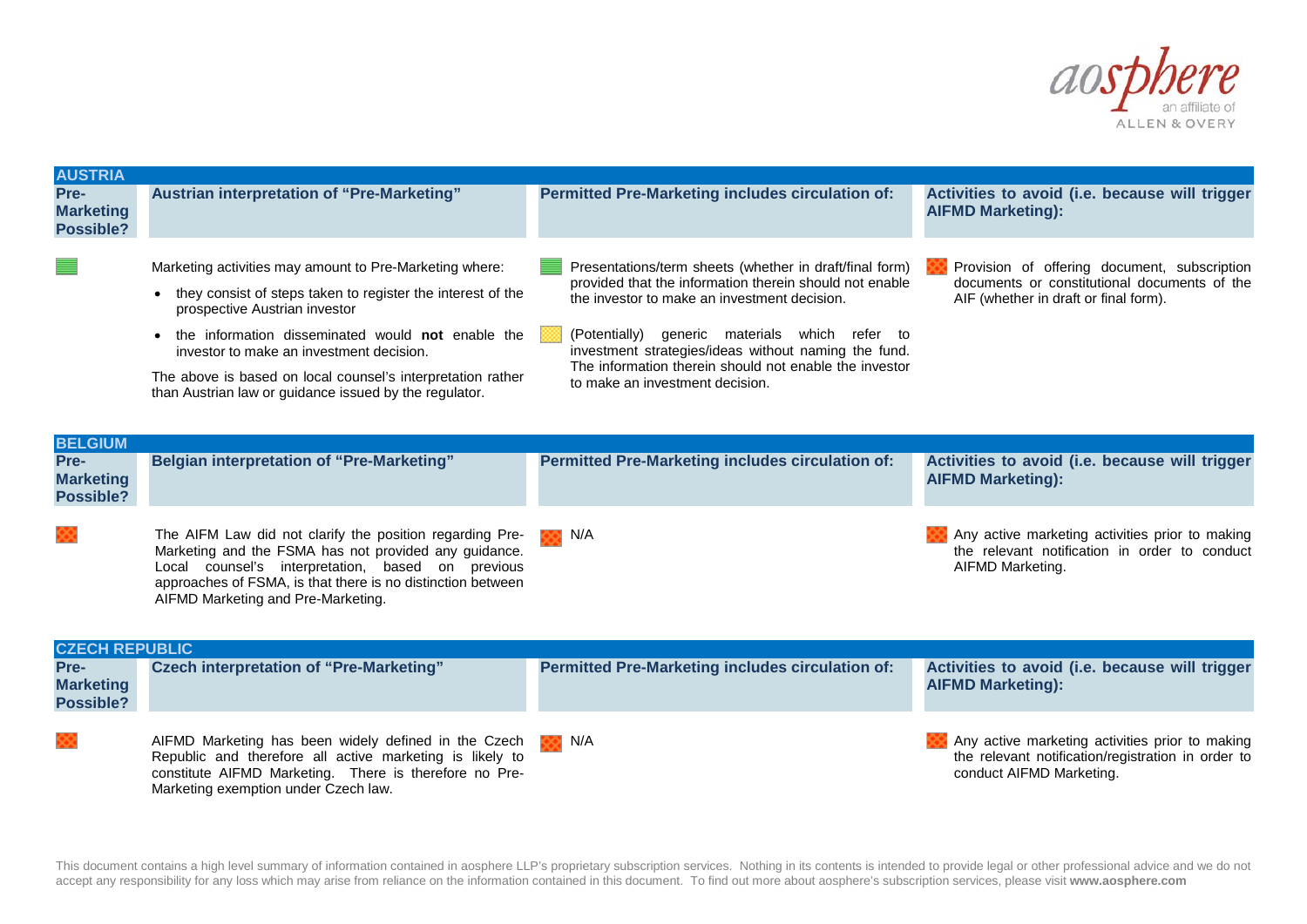

documents which contain information on specific funds/products (whether draft or final).

| <b>DENMARK</b>                        |                                                                                                                                                                                                                                                                                                                                                                                                                       |                                                                                                                                                                       |                                                                                                                                                                                                                                                                                                                                                                                                                    |
|---------------------------------------|-----------------------------------------------------------------------------------------------------------------------------------------------------------------------------------------------------------------------------------------------------------------------------------------------------------------------------------------------------------------------------------------------------------------------|-----------------------------------------------------------------------------------------------------------------------------------------------------------------------|--------------------------------------------------------------------------------------------------------------------------------------------------------------------------------------------------------------------------------------------------------------------------------------------------------------------------------------------------------------------------------------------------------------------|
| Pre-<br><b>Marketing</b><br>Possible? | Danish interpretation of "Pre-Marketing"                                                                                                                                                                                                                                                                                                                                                                              | <b>Permitted Pre-Marketing includes circulation of:</b>                                                                                                               | Activities to avoid (i.e. because will trigger<br><b>AIFMD Marketing):</b>                                                                                                                                                                                                                                                                                                                                         |
|                                       | Marketing activities will amount to Pre-Marketing where:<br>(i) the AIF, to which the Pre-Marketing relates, is not yet<br>established.<br>(ii) no PPM, prospectus or similar offering document has<br>been prepared in respect of the AIF, and<br>(iii) it is not yet possible for the potential investors to commit<br>to acquiring interests in the AIF.<br>The above is based on Section 3 of the DFSA AIFMA Q&A. | Draft presentations/term sheets on the basis that key<br>terms of the offering would still be up for negotiation.<br>The AIF in question must not yet be established. | Any marketing activities in respect of an AIF<br>that is established and in which potential<br>investors can commit to invest.<br>Distribution of a draft offering document,<br>particularly where the draft is in an advanced<br>stage.<br>Generic<br>discussions<br>which<br>refer<br>to<br>characteristics (e.g. investment strategy) but<br>not the name of the fund, where the AIF is<br>already established. |
| <b>FINLAND</b>                        |                                                                                                                                                                                                                                                                                                                                                                                                                       |                                                                                                                                                                       |                                                                                                                                                                                                                                                                                                                                                                                                                    |
| Pre-<br><b>Marketing</b><br>Possible? | Finnish interpretation of "Pre-Marketing"                                                                                                                                                                                                                                                                                                                                                                             | <b>Permitted Pre-Marketing includes circulation of:</b>                                                                                                               | Activities to avoid (i.e. because will trigger<br><b>AIFMD Marketing):</b>                                                                                                                                                                                                                                                                                                                                         |
|                                       | The exact scope of what will constitute Pre-Marketing is not                                                                                                                                                                                                                                                                                                                                                          | A generic presentation/teaser coving only the AIFM's                                                                                                                  | Distribution of any marketing materials or offer                                                                                                                                                                                                                                                                                                                                                                   |

The exact scope of what will constitute Pre-Marketing is not 三日 clear.

However, it should be possible to conduct certain "softcircling" activities provided that the information provided is **generic** in nature and does not constitute a specific offer to investors.

The above is based on the government proposal for the AIFM Act.

A generic presentation/teaser coving only the AIFM's general strategy and track record.

An abridged draft PPM provided it is generic in nature and all key information regarding AIFs have been removed (e.g. fund overview, executive summary, principal terms, procedure for subscription).

Generic information regarding investment strategies/ideas.

This document contains a high level summary of information contained in aosphere LLP's proprietary subscription services. Nothing in its contents is intended to provide legal or other professional advice and we do not accept any responsibility for any loss which may arise from reliance on the information contained in this document. To find out more about aosphere's subscription services, please visit **www.aosphere.com**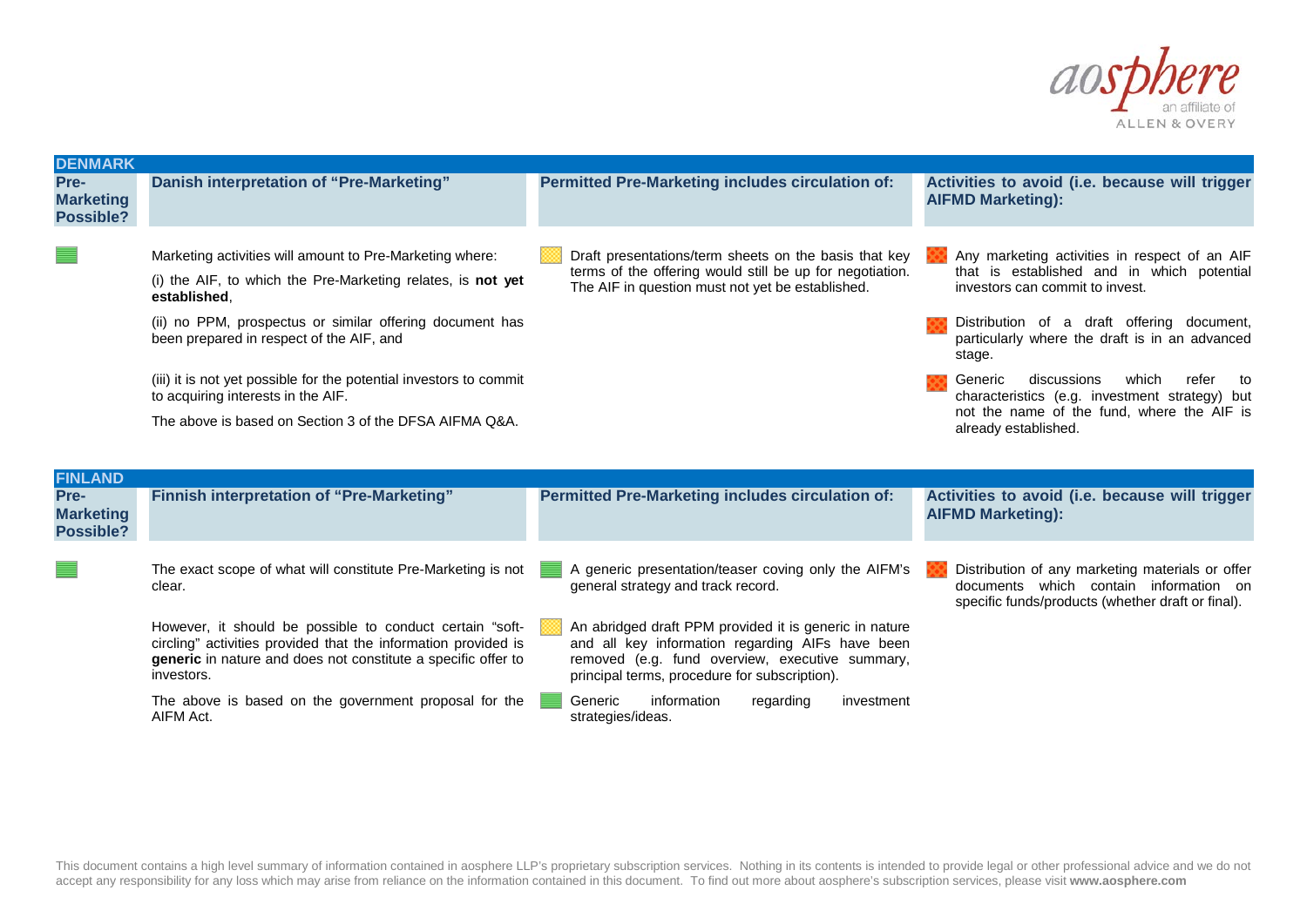

| <b>FRANCE</b>                         |                                                                                                                                                                                                                                                                                           |                                                                                                                                                                                                              |                                                                                                                                                                                                           |
|---------------------------------------|-------------------------------------------------------------------------------------------------------------------------------------------------------------------------------------------------------------------------------------------------------------------------------------------|--------------------------------------------------------------------------------------------------------------------------------------------------------------------------------------------------------------|-----------------------------------------------------------------------------------------------------------------------------------------------------------------------------------------------------------|
| Pre-<br><b>Marketing</b><br>Possible? | <b>French interpretation of "Pre-Marketing"</b>                                                                                                                                                                                                                                           | <b>Permitted Pre-Marketing includes circulation of:</b>                                                                                                                                                      | Activities to avoid (i.e. because will trigger<br><b>AIFMD Marketing):</b>                                                                                                                                |
|                                       | Marketing activities will amount to Pre-Marketing where:<br>Contacts are carried out to 50 potential investors<br>$\bullet$<br>maximum;                                                                                                                                                   | Documentation with very broad content (e.g. a<br>powerpoint presentation) that is distributed pursuant to<br>the French Pre-Marketing Conditions.                                                            | Distribution of prospectus, offering document,<br>by-laws, subscription forms and other fund<br>specific marketing materials which do not<br>satisfy the "documentation with very broad<br>content" test. |
|                                       | either<br>Potential investors to be contacted<br>are<br>$\bullet$<br>Professional Investors or Retail Investors whose initial<br>potential subscription would exceed EUR 100,000; and<br>Only documentation with very broad content is provided<br>(the French Pre-Marketing Conditions). | Generic<br>materials<br>regarding<br>investment<br>strategies/ideas from which the French investor could<br>identify the specific AIF that is distributed pursuant to<br>the French Pre-Marketing Conditions |                                                                                                                                                                                                           |
|                                       | It is also possible to arrange conferences/meetings to<br>provide information on market trends/general information on<br>the management team provided these are with Professional<br>Investors only and no marketing of a specific AIF is<br>undertaken.                                  | Generic materials which are sufficiently vague such<br>that it is not possible for the French investor to identify<br>the specific AIF.                                                                      |                                                                                                                                                                                                           |
|                                       | The above is based on AMF Position no. 2014-04.                                                                                                                                                                                                                                           |                                                                                                                                                                                                              |                                                                                                                                                                                                           |

This is a sample document. To request the full guidance, please contact info@aosphere.com to request a free trial.

This document contains a high level summary of information contained in aosphere LLP's proprietary subscription services. Nothing in its contents is intended to provide legal or other professional advice and we do not accept any responsibility for any loss which may arise from reliance on the information contained in this document. To find out more about aosphere's subscription services, please visit **www.aosphere.com**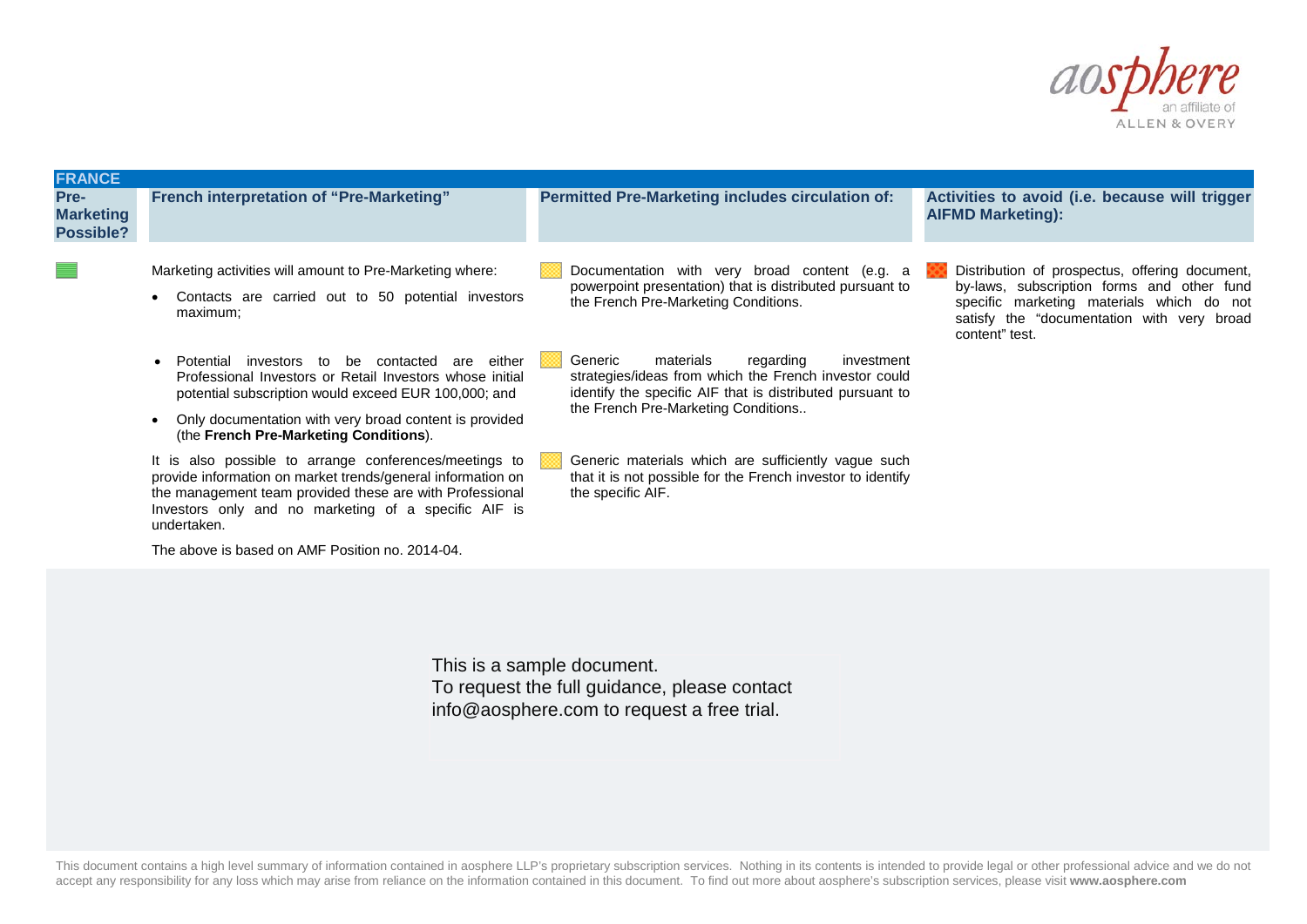

# Rulefinder Marketing Restrictions – Asset Management

*Understand cross-border marketing rules and how they apply to your business*

This guide has been compiled using content from aosphere's online subscription service.

Used by asset managers globally, the service analyses the law and regulation applicable to cross-border marketing of funds and investment management and advisory services (eg in relation to managed accounts). We consider the impact on fund structure, investment strategy regulatory status of the marketing entity, investment type and marketing activity (includes reverse enquiry and use of social media) on the rules.

An affiliate of leading international legal practice, Allen & Overy LLP, aosphere's dedicated team of senior lawyers manage our suite of online legal service.